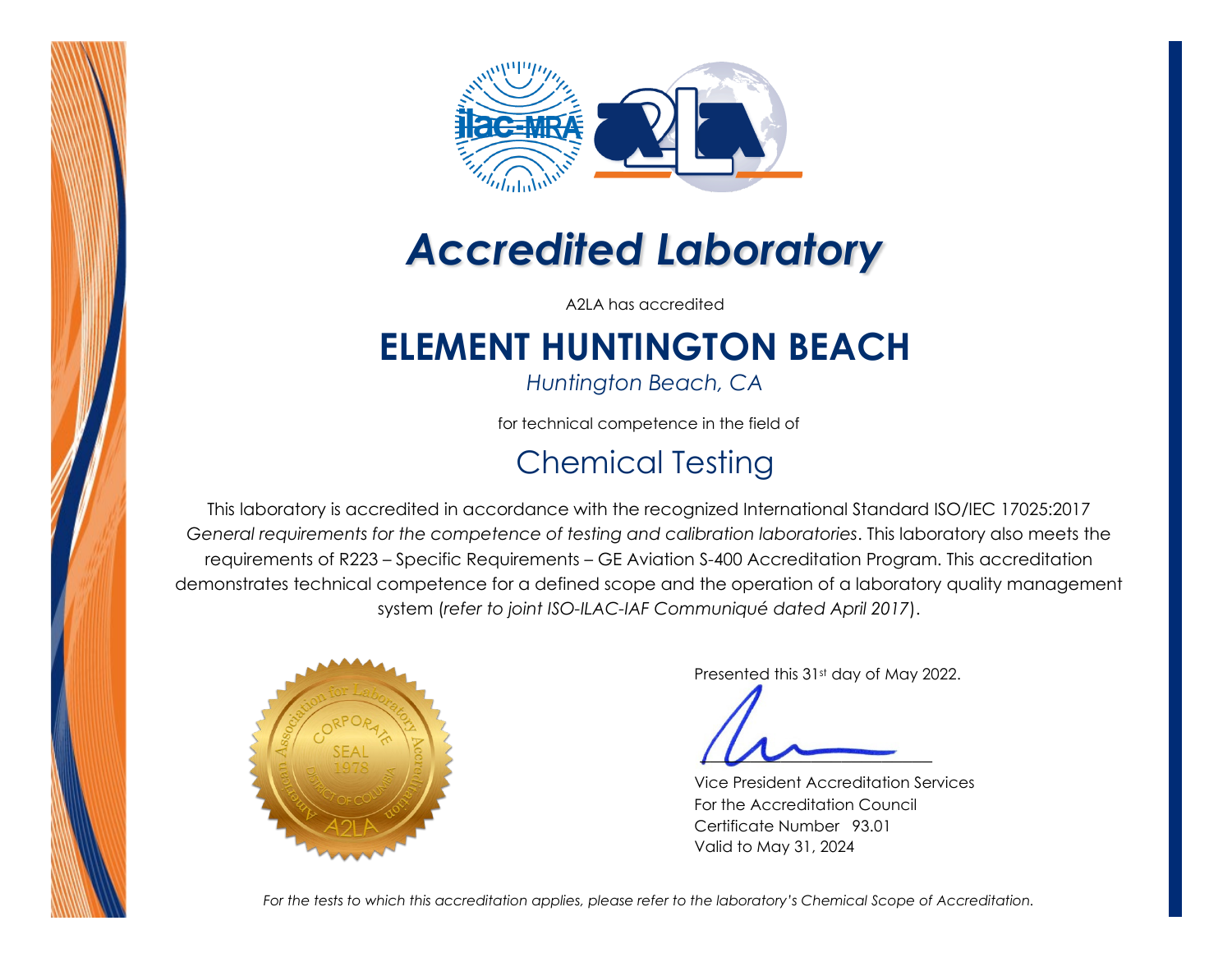

### SCOPE OF ACCREDITATION TO ISO/IEC 17025:2017

### ELEMENT HUNTINGTON BEACH 15062 Bolsa Chica Street Huntington Beach, CA 92649 Jennifer Kent Phone: 714 892 1961

### CHEMICAL

Valid To: May 31, 2024 Certificate Number: 0093.01

In recognition of the successful completion of the A2LA evaluation process (including compliance to R223 – Specific Requirements – GE Aviation S-400 Accreditation Program), accreditation is granted to this laboratory to perform the following types of metals tests:

| Test(s):                                                                                                                                                                                                                                                                                                       | <b>Test Method(s):</b>                                                                |
|----------------------------------------------------------------------------------------------------------------------------------------------------------------------------------------------------------------------------------------------------------------------------------------------------------------|---------------------------------------------------------------------------------------|
| Combustion (LECO) Analysis for Carbon &<br>Sulfur                                                                                                                                                                                                                                                              | ASTM E1019, ASTM E1941; SOP 7.00 <sup>1</sup>                                         |
| Fusion Analysis (LECO) for Oxygen, Nitrogen,<br>and Hydrogen                                                                                                                                                                                                                                                   | ASTM E1019, ASTM E1409, ASTM E1447;<br>SOP 13.00 <sup>1,</sup> SOP 14.00 <sup>1</sup> |
| <b>Optical Emission Spectrochemical (OES)</b><br>Analysis (Al, B, Be, Bi, C, Cd, Co, Cr, Cu, Mn,<br>Mo, N, Nb, Nd, Ni, P, Pb, S, Se, Si, Sr, Ta, Ti,<br>V, W, Zn, Zr                                                                                                                                           | ASTM E227, ASTM E415, ASTM E1086,<br>ASTM E1251, ASTM E3047; SOP 2.02 <sup>1</sup>    |
| Portable X-ray Dispersive Analysis (PMI)<br>Semi-quantitative analysis                                                                                                                                                                                                                                         | SOP $6.011$                                                                           |
| Atomic Absorption (AA) for Trace Elements<br>(Ag, As, Bi, Cd, In, Pb, Sb, Se, Sn, Te, Tl in Ni<br>base alloys)                                                                                                                                                                                                 | ASTM E1184, ASTM E1834, ASTM E1852;<br>SOP $10.101$                                   |
| Inductive Coupled Plasma (ICP)<br>(Ag, Al, As, Au, B, Ba, Be, Bi, Ca, Cd, Cp, Ce,<br>Co, Cr, Cu, Dy, Er, Eu, Fe, Ga, Gd, Ge, Hf, Hg,<br>In, Ir, K, La, Li, Mg, Mn, Mo, Na, Nb, Nd, Ni,<br>Os, P, Pb, Pd, Pr, Pt, Re, Rh, Ru, Sb, Sc, Se, Si,<br>Sm, Sn, Sr, Ta, Tb, Te, Th, Ti, Tl, U, V, W, Y,<br>Yb, Zn, Zr) | ASTM E1479, ASTM E2371, ASTM E2594;<br>SOP $17.001$                                   |
| X-Ray Fluorescence (XRF)<br>(Ag, Al, Bi, Cb, Co, Cr, Cu, Fe, Hf, Mn, Mo,<br>Nb, Ni, P, Pb, Re, Sb, Si, Sn, Ta, Ti, V, Y, W,<br>Zn, Zr                                                                                                                                                                          | ASTM E322, ASTM E539, ASTM E572,<br><b>ASTM E1085, ASTM E2465</b>                     |

<sup>1</sup> Laboratory developed method

(A2LA Cert. No. 0093.02) 05/31/2022 Page 1 of 1

5202 Presidents Court, Suite 220 | Frederick, MD 21703-8515 | Phone: 301 644 3248 | Fax: 240 454 9449 | www.A2LA.org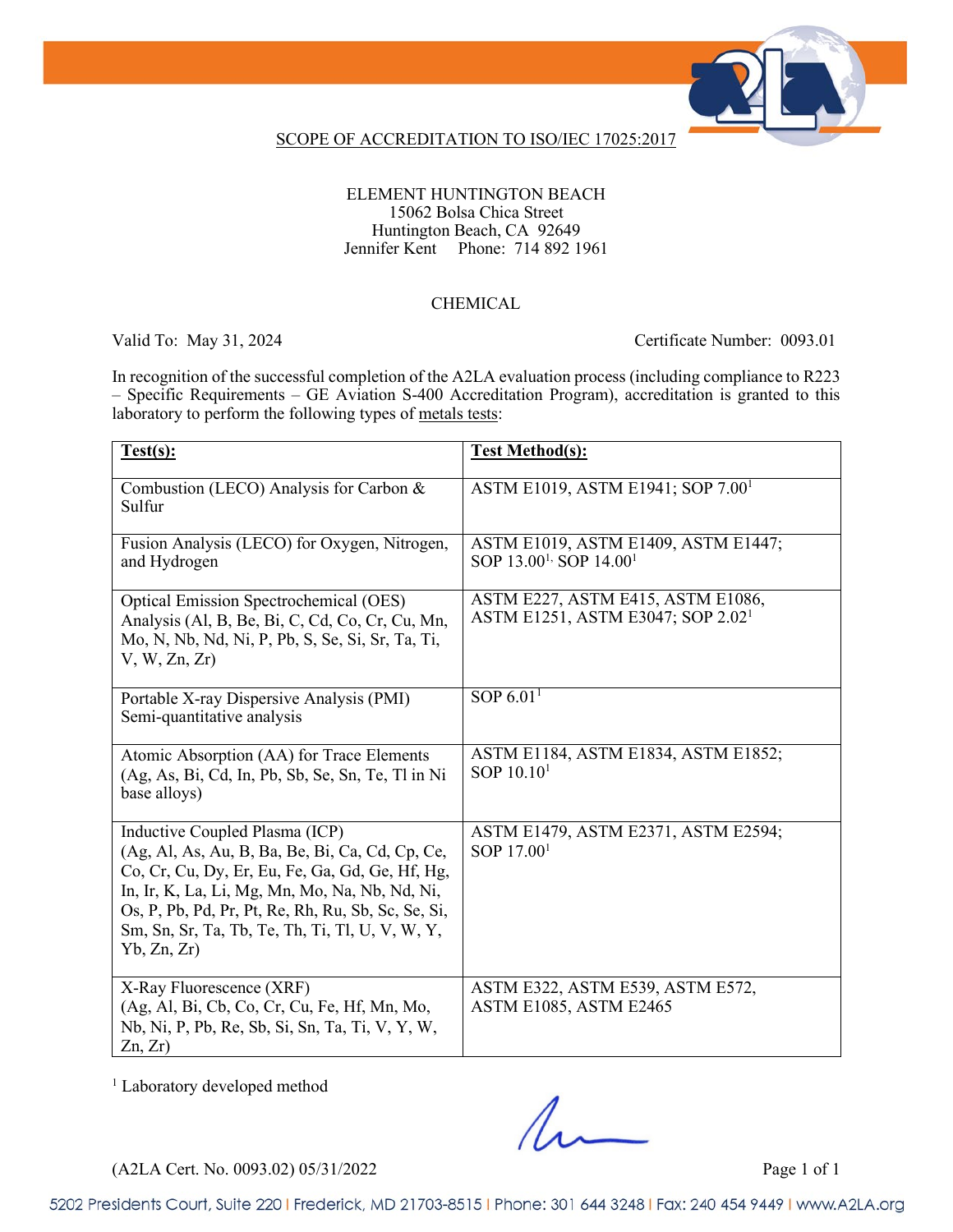



# *Accredited Laboratory*

A2LA has accredited

## **ELEMENT HUNTINGTON BEACH**

*Huntington Beach, CA* 

for technical competence in the field of

## Mechanical Testing

This laboratory is accredited in accordance with the recognized International Standard ISO/IEC 17025:2017 *General requirements for the competence of testing and calibration laboratories*. This laboratory also meets the requirements of R223 – Specific Requirements – GE Aviation S-400 Accreditation Program. This accreditation demonstrates technical competence for a defined scope and the operation of a laboratory quality management system (*refer to joint ISO-ILAC-IAF Communiqué dated April 2017*).



Presented this 31st day of May 2022.

Vice President, Accreditation Services For the Accreditation Council Certificate Number 93.02 Valid to May 31, 2024

*For the tests to which this accreditation applies, please refer to the laboratory's Mechanical Scope of Accreditation.*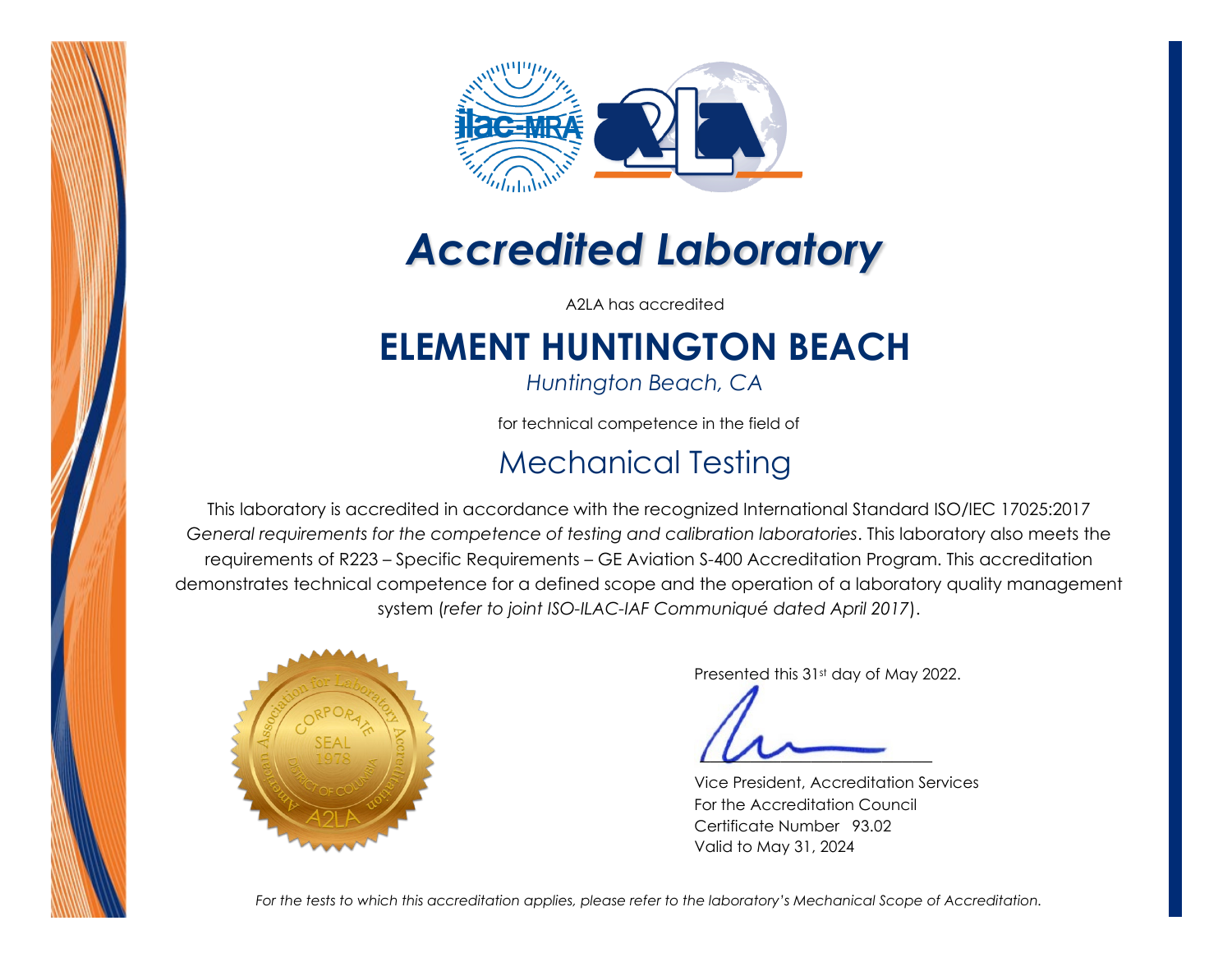

#### SCOPE OF ACCREDITATION TO ISO/IEC 17025:2017

### ELEMENT HUNTINGTON BEACH 15062 Bolsa Chica Street Huntington Beach, CA 92649 Jennifer Kent Phone: 714 892 1961

#### MECHANICAL

Valid To: May 31, 2024 Certificate Number: 0093.02

In recognition of the successful completion of the A2LA evaluation process (including compliance to R223 – Specific Requirements – GE Aviation S-400 Accreditation Program), accreditation is granted to this laboratory to perform the following types of metals tests:

| Test(s):                                                              | <b>Test Method(s):</b>                        |
|-----------------------------------------------------------------------|-----------------------------------------------|
| <b>Additive Manufacturing Testing</b><br><b>Apparent Density</b>      | ASTM B212, ASTM B329                          |
| <b>Flow Rate</b>                                                      | ASTM B213                                     |
| Gas Pycnometry                                                        | ASTM B923                                     |
| Particle Size Distribution                                            | ASTM B214                                     |
| <b>Tap Density</b>                                                    | ASTM B527                                     |
| <b>Mechanical Testing (Static)</b><br>$\overline{\text{Bend Test}^1}$ | ASTM A615/A615M, ASTM E290                    |
| Charpy V-Notch Impact <sup>1</sup>                                    | ASTM A370, ASTM E23; BS EN 10045-1; JIS B1051 |
| Compression Strength <sup>1</sup>                                     | <b>ASTM E9</b>                                |
| <b>Electrical Conductivity</b>                                        | ASTM E1004; MIL-STD-1537                      |
| <b>Elevated Temperature Tensile</b>                                   | ASTM E21                                      |
| Izod Pendulum Impact Resistance                                       | ASTM A370, ASTM E23                           |
| Magnetic Permeability Using a Low-mu<br>Permeability Indicator        | ASTM A342/A342M; MIL-I-17214                  |
| Modulus (Young's, Tangent, Chord)                                     | <b>ASTM E111</b>                              |
| Poisson's Ratio                                                       | ASTM E132                                     |
| Pin-Type Bearing <sup>1</sup>                                         | <b>ASTM E238</b>                              |
| Shear Testing of Metals <sup>1</sup>                                  | ASTM B769, ASTM B831<br>$\overline{ }$        |

(A2LA Cert. No. 0093.02) 05/31/2022 Page 1 of 6

5202 Presidents Court, Suite 220 | Frederick, MD 21703-8515 | Phone: 301 644 3248 | Fax: 240 454 9449 | www.A2LA.org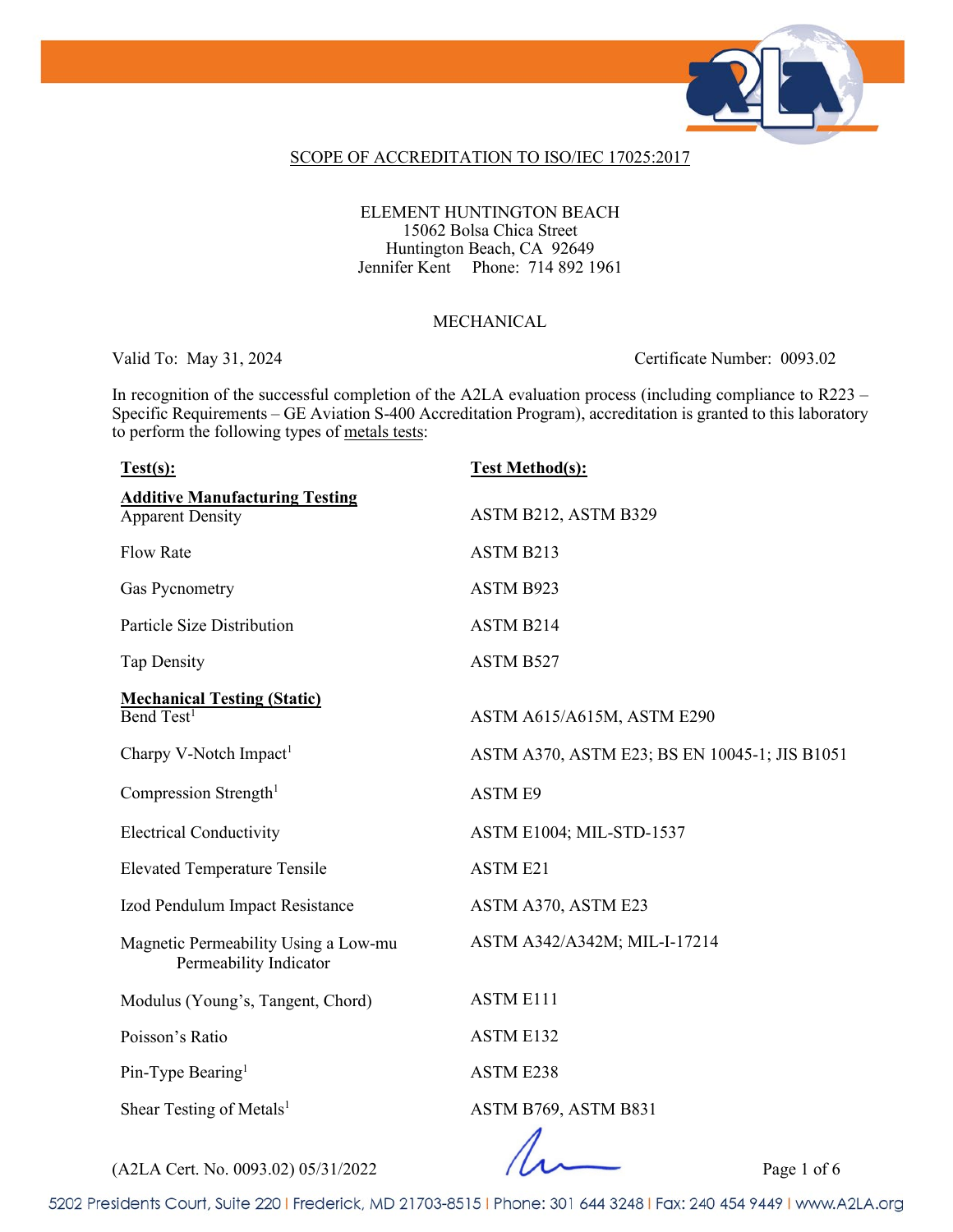| Test(s):                                                                                                            | <b>Test Method(s):</b>                                                                                                                            |
|---------------------------------------------------------------------------------------------------------------------|---------------------------------------------------------------------------------------------------------------------------------------------------|
| <b>Mechanical Testing (Static) (continued)</b><br>Stress Rupture of Metals and Creep Rupture <sup>1</sup>           | ASTM E139, ASTM E292                                                                                                                              |
| Tension                                                                                                             | ASTM A370, ASTM B557, ASTM E8                                                                                                                     |
| <b>Mechanical Testing (Dynamic)</b><br>Crack Propagation / Crack Growth <sup>1</sup>                                | ASTM E647                                                                                                                                         |
| <b>Conducting Force-Controlled Constant-</b><br>Amplitude Axial Fatigue Tests of Metallic<br>Materials <sup>1</sup> | ASTM E466; BS 3518-1, BS 3518-3                                                                                                                   |
| Linear-Elastic Plane-Strain Fracture Toughness<br>K1C of Metallic Materials <sup>1</sup>                            | ASTM E399                                                                                                                                         |
| Residual Life Testing <sup>1</sup>                                                                                  | GE C50TF57, GE C50TF12                                                                                                                            |
| Strain-Controlled Fatigue Testing <sup>1</sup>                                                                      | ASTM E606/E606M                                                                                                                                   |
| <b>Metallurgical Testing</b><br>Alpha Case                                                                          | GE P3TF19, GE P3TF32; SOP 60.150 <sup>2</sup>                                                                                                     |
| Decarburization and Case Depth                                                                                      | ASTM B487, ASTM E1077, ASTM F835, ASTM F2328,<br>ASTM G79; ISO 898-1, ISO 898-5, ISO 4507; SAE J78,<br>SAE J121 <sup>1</sup> , SAE J419, SAE J423 |
| Grain Size                                                                                                          | ASTM E112, ASTM E930, ASTM E1181;<br>ISO 643; GE E50TF133                                                                                         |
| Inclusion Content of Steel                                                                                          | ASTM E45, Parts A & D                                                                                                                             |
| Macroscopic Examination by Etching1                                                                                 | AMS 2380, ASTM A604, ASTM E340, ASTM E381;<br>SAE J123 <sup>1</sup> , SAE J1061 <sup>1</sup>                                                      |
| Microscopic Examination by Etching                                                                                  | AMS 2643, ASTM E407                                                                                                                               |
| Scanning Electron Microscope (SEM)                                                                                  | SOP 68.00 <sup>2</sup> , SOP 68.10 <sup>2</sup>                                                                                                   |
| <b>Hardness Testing</b><br>Brinell Hardness $(500 \text{ Kg} \& 3000 \text{ Kg})$                                   | ASTM A370, ASTM E10                                                                                                                               |
| Jominy                                                                                                              | ASTM A255                                                                                                                                         |
| Microhardness (10-1000 HV, 10-1000 Knoop)                                                                           | ASTM E384; MIL-STD-1312-6; NASM 1312-6                                                                                                            |
| Rockwell (A, B, C, E, F, 15N, 30N,<br>45N, 15T, 30T, 45T)                                                           | ASTM A370, ASTM E18, ASTM E140,<br>ASTM F606/F606M; ISO 898-1, ISO 3738-1,<br>ISO 6508-1; MIL-STD-1312-6; NASM 1312-6;<br><b>SAE J1199</b>        |
| Vickers $(1 to 30)$ kg                                                                                              | ASTM E92                                                                                                                                          |

 $(A2LA$  Cert. No. 0093.02) 05/31/2022 Page 2 of 6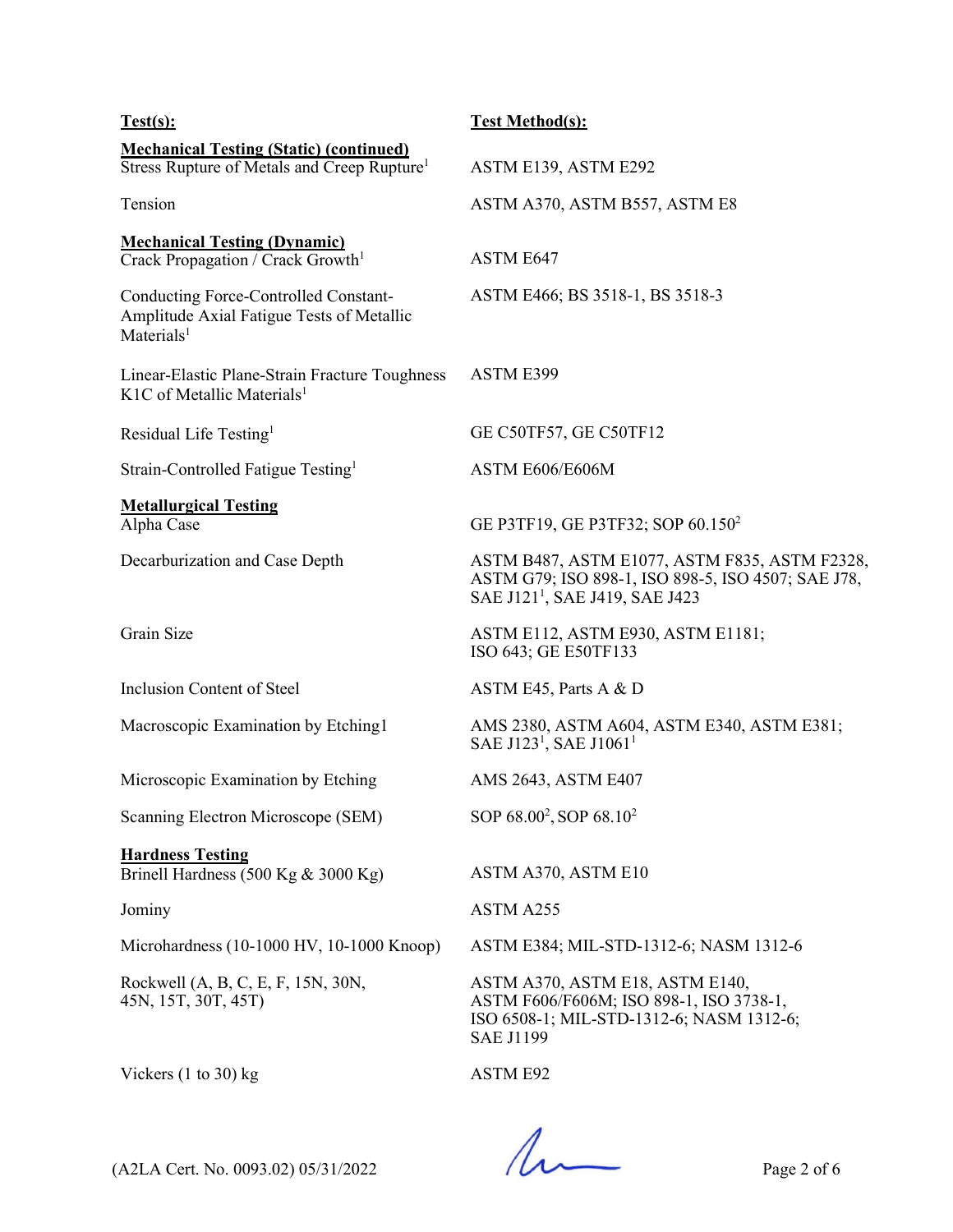**Corrosion Testing**<br>Alternate Immersion Stress Corrosion

Exfoliation Corrosion ASTM G34

Intergranular Corrosion Susceptibility ASTM A262, Practices A and E

**Fastener Testing**

Coating Thickness of Fasteners – Microscopial Method

Cone Proof of Internally Threaded Fasteners ASTM A962/A962M, ASTM F606/F606M,

Interlocking Test FF-W-84

Permanent Set Test of Self-Locking Nuts NASM 25027

Proof Load of Full-Size Externally Threaded Fasteners

### **Test(s): Test Method(s):**

ASTM G38, ASTM G44, ASTM G47, ASTM G49; FED-STD-151 (Method 823); MIL-STD-1312-9; NASM 1312-9

Copper Sulfate ASTM A380; MIL-STD-753 (Method 102)

Humidity Testing **AMS-QQ-P-35; ASTM D2247**; MIL-STD-753, MIL-STD-810, MIL-STD-1312-3; NASM 1312-3

Salt Spray (Fog) ASTM B117; ISO 9227; MIL-STD-810, MIL-STD-1312-1; NASM 1312-1

Adhesion of Metallic Coatings on Fasteners AMS 2399; MIL-C-83488; ASTM B571(excluding Draw, File, Impact, Peel and Push methods); SAE J207; AMS-QQ-P-416

Axial Tensile Strength ASTM A370, ASTM F606/F606M; ISO 898-1, ISO 6892; JIS B1051; MIL-STD-1312-8; NASM 1312-8; SAE J82, SAE J429; SAE J1054

ASTM B487; MIL-STD-1312-12; NASM 1312-12

ASTM F812/F812M; IFI 533; SAE J122

Double Shear ASME 18.8.2, ASTM B565; MIL-STD-1312-13; NASM 1312-13

Drive ASME B18.6.4 3; SAE J81, SAE J933

Elevated Temperature Tensile MIL-STD-1312-18; NAS3350; NASM 1312-18, NASM 25027

Free Height/Compression/Flattening FF-W-84, FF-W-100; ASME B18.21.1

High Cycle Fatigue (HCF) MIL-STD-1312-11; NAM 1312-111; NASM 1312-11

Hydrogen Embrittlement (Stress Durability) AMS-QQ-P-416; ASTM F519, ASTM F606/F606M; SAE J81; MIL-STD-1312-5; NASM 1312-5

ASTM A370, ASTM F606/F606M; ISO 898-1; JIS B1051; MIL-STD-1312-8; NASM 1312-8; SAE J429, SAE J1216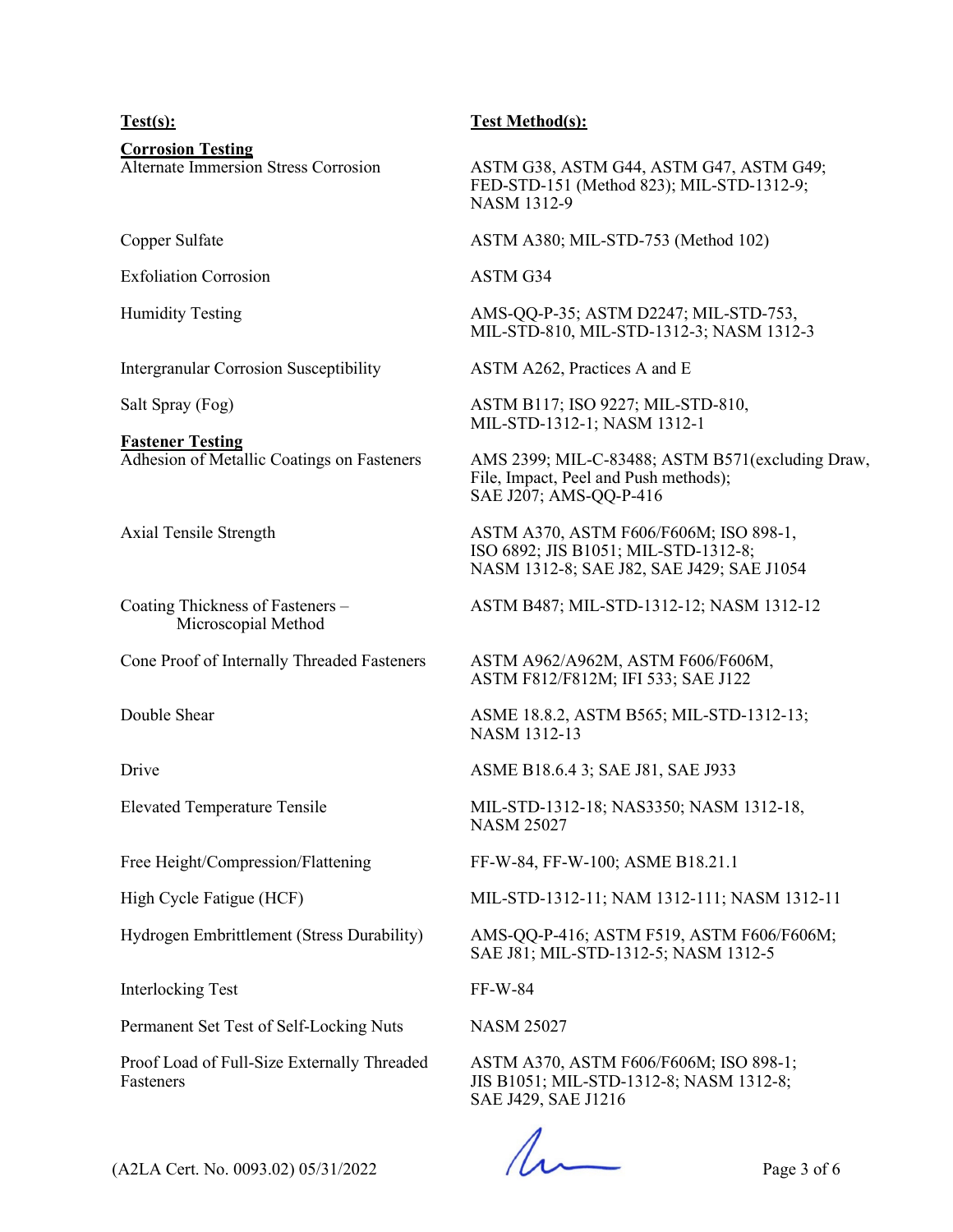**Fastener Testing (continued)**<br>Proof Load of Internally Threaded Fasteners

Push-Out Test of Floating Plate Nuts, Gang Channel Nuts and Anchor Nuts

Recess Strength Test in Both Installation and Removal Directions

Reusability Test of Self-Locking Internally Threaded Fasteners

Surface Discontinuities of Externally Threaded Fasteners

Surface Discontinuities of Internally Threaded **Fasteners** 

Torsional Strength Test of Thread Rolling and Self Drilling Tapping Screws

Total Extension at Fracture of Externally Threaded Fasteners

Wedge Tensile Strength of Full-Size Threaded Fasteners

Wrench Torque Test of Externally Wrenched Nuts of Spline, Hexagon and Double Hexagon Wrenching Configuration

#### **Test(s): Test Method(s):**

ASTM A370, ASTM F606/F606M; BPS-N-70; ISO 898-2, ISO 898-6; JIS B1052, JIS B1056; SAE J995, SAE J1216

NASM 25027

MIL-STD-1312-25; NASM 1312-25

AS7250, AS7251, AS7252, AS7253; BPS-N70; MIL-STD-1312-31; NAS 3350; NASM 1312-31, NASM 25027

Single Shear ASTM F606/F606M; MIL-STD-1312-20; NASM 1312-20

Stress Rupture of Fasteners MIL-STD-1312-10; NASM 1312-10

ASTM A490, ASTM F788/F788M; ISO 6157-1, ISO 6157-3; SAE J123, SAE J1061

ASTM F812/F812M; SAE J122

Torque MIL-DTL-18240

Torque-Out Test MIL-STD-1312-24, MIL-STD-1312-31; NASM 1312-24, NASM 1312-31

ASME B18.6.4 3; SAE J78, SAE J81, SAE J933

ASTM F606/F606M; ISO 3506; JIS B1054

Twist Test of Lock Washers ASME B18.21.1; FF-W-84

ASTM A370, ASTM F606/F606M; ISO 898-1, ISO 6892; JIS B1051; MIL-STD-1312-8, MIL-STD-1312-18; NASM 1312-8, NASM 1312-18; SAE J82, SAE J429

MIL-STD-1312-31; NASM 1312-31, NASM 25027

Yield Strength of Full-Size Threaded Fasteners ASTM F606/F606M; ISO 898-1; JIS B1051; JIS B1054; MIL-STD-1312-8; NASM 1312-8; SAE J429

 $(A2LA$  Cert. No. 0093.02) 05/31/2022 Page 4 of 6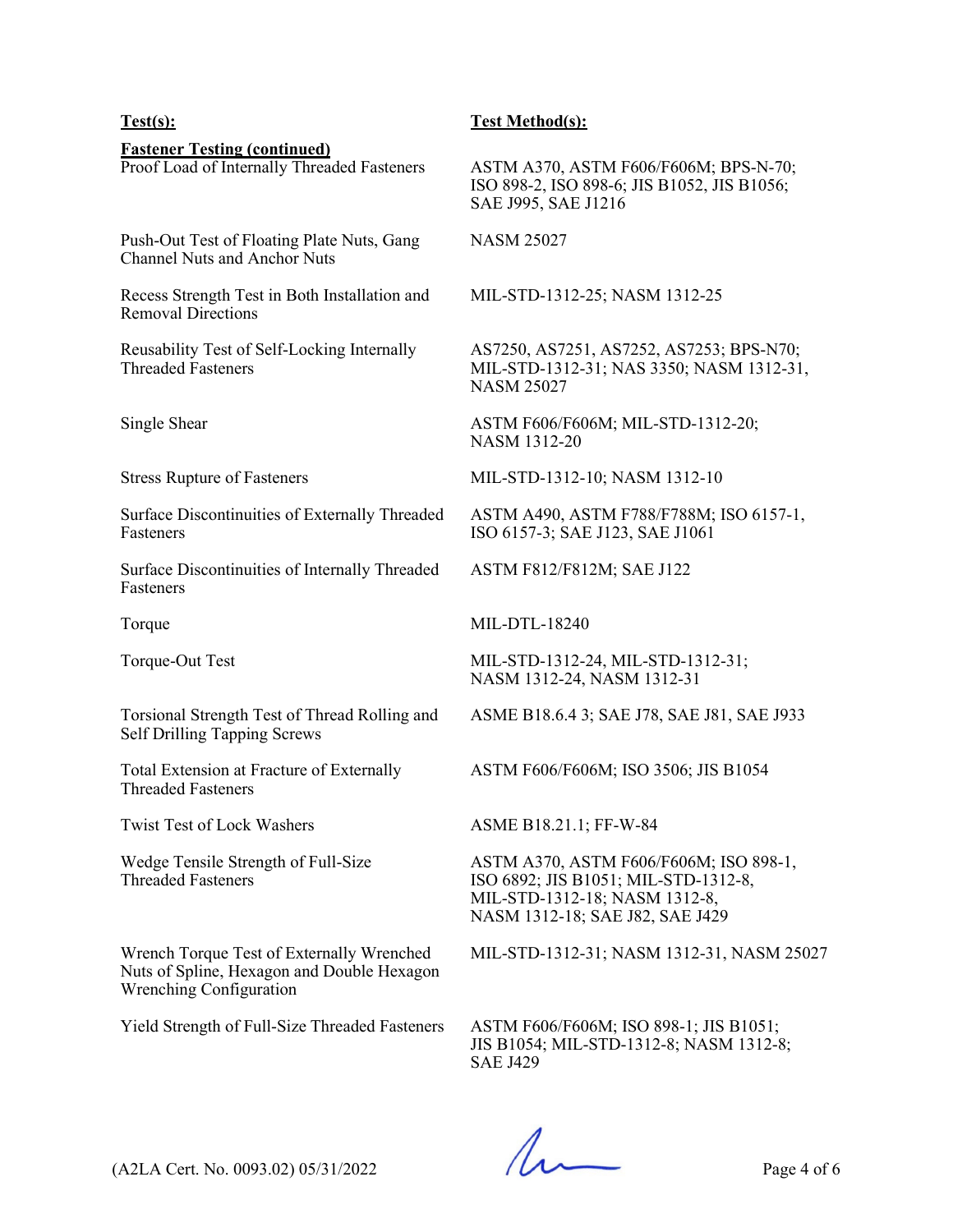| Test(s):                                                                                                              | <b>Test Method(s):</b>                                                                                                                                                                                                                                                                                                                        |
|-----------------------------------------------------------------------------------------------------------------------|-----------------------------------------------------------------------------------------------------------------------------------------------------------------------------------------------------------------------------------------------------------------------------------------------------------------------------------------------|
| <b>Coating Testing</b><br><b>Abrasion Resistance</b>                                                                  | ASTM D4060                                                                                                                                                                                                                                                                                                                                    |
| Coating Weight                                                                                                        | ASTM A90/A90M; MIL-STD-1312-12;<br>NASM 1312-12                                                                                                                                                                                                                                                                                               |
| X-ray Method                                                                                                          | ASTM B568                                                                                                                                                                                                                                                                                                                                     |
| <b>Specimen Preparation</b><br>Heat Treat <sup>1</sup>                                                                | SOP 63.00 <sup>2</sup>                                                                                                                                                                                                                                                                                                                        |
| Low Stress Grinding and Polishing <sup>1</sup>                                                                        | GE P1TF79                                                                                                                                                                                                                                                                                                                                     |
| <b>Weld &amp; Braze Testing, Procedure</b><br><b>Qualification and Performance Qualification</b><br>Bend <sup>1</sup> | API 1104, API 5L, API 650; ASTM A488, ASTM E190;<br>AWS B2.1, AWS B4.0, AWS D1.1, AWS D1.2,<br>AWS D1.3, AWS D1.5, AWS D1.6, AWS D1.9,<br>AWS D14.1, AWS D15.1, AWS D17.1, AWS D18.1;<br>ASME BPVC SEC IX, ASME B31.1, ASME B31.3; CGA<br>C-3; ISO 5173, ISO 9606, ISO 15614; JIS-B-8625;<br>NAVSEA S9074-AQ-GIB-010/248                      |
| Bend Break <sup>1</sup>                                                                                               | AWS B2.1, AWS D1.1, AWS D1.6, AWS D4.0,<br>AWS D17.1; CGA C-3                                                                                                                                                                                                                                                                                 |
| Hardness                                                                                                              | API 5L, API 5CT, API 650; ASME BPVC SEC IX;<br>AWS D15.2; ISO 1514, ISO 9015, ISO 15156;<br>JIS-B-8625; NAVSEA S9074-AQ-GIB-010/248                                                                                                                                                                                                           |
| $Im$ pact <sup>1</sup>                                                                                                | API 1104, API 5L, API 5CT, API 650, API 620;<br>ASME BPVC SEC IX; ASME BPVC SEC III-DIV 1,<br>ASME BPVC SEC VIII-DIV 1, ASME B31.1,<br>ASME B31.3; ASTM A488; AWS B4.0, AWS D1.1,<br>AWS D1.5, AWS D14.1; AWS D15.1; ISO 148-1,<br>ISO 9016, ISO 15614; JIS-B-8625;<br>NAVSEA S9074-AQ-GIB-010/248                                            |
| Post-Weld Heat Treat <sup>1</sup>                                                                                     | ASME BPVC SEC II-DIV 1, ASME BPVC SEC VIII-<br>DIV 1, ASME BPVC SEC IX, ASME B31.1,<br>ASME B31.3; AWS D1.1, AWS D1.5; JIS-B-8625                                                                                                                                                                                                             |
| Tension Test <sup>1</sup>                                                                                             | AMS 2680, AMS 2694; API 1104, API 5L, API 5CT,<br>API 650; ASME BPVC SEC IX, ASME B31.1,<br>ASME B31.3, ASTM A488; AWS B2.1, AWS B2.2,<br>AWS B4.0, AWS D1.1, AWS D1.2, AWS D1.4,<br>AWS D1.5, AWS D1.6, AWS D1.9, AWS D14.1,<br>AWS D15.1, AWS D17.1, AWS D18.1; CGA C-3;<br>ISO 4136, ISO 15614; JIS-B-8625;<br>NAVSEA S9074-AW-GIB-010/248 |

 $(42LA$  Cert. No. 0093.02) 05/31/2022 Page 5 of 6